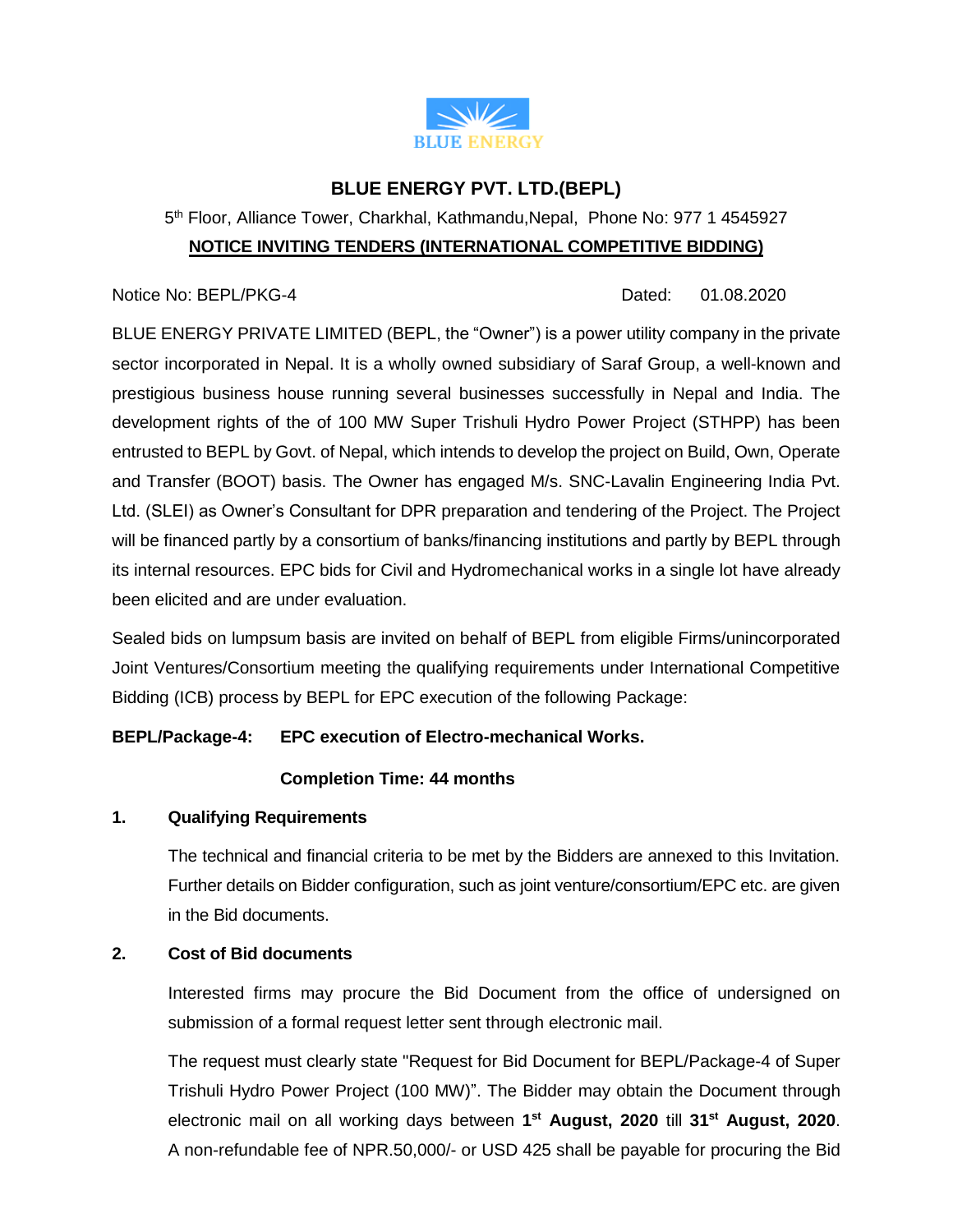Document. This fee shall include the processing charges applicable on bid evaluation, if tendered by the bidders. The non-refundable fee is to be paid in the form of a Demand Draft or by a cheque of the local bank in favour of **"Blue Energy Private Limited"** payable at Kathmandu, Nepal or through electronic credit payable to the following bank account:

Sanima Bank Ltd.

Naxal, Kathmandu, Nepal

Current Account No: 001010010002443, Swift code SNMANPKA

A scanned copy of the electronic credit may be mailed along with the request mail.

## **3. Clarifications required by the Bidders**

The Bidders requiring any clarification on the Bidding documents may notify BEPL in writing or electronic mail to reach the office of Mr. Sandesh Pant, Blue Energy Private Ltd., Alliance Tower, 5th Floor, Charkhal Road, Dillibazaar, Kathmandu, Nepal, P.O.Box:1016, Phone No. +9771 4545927, Mobile No. +9779841177500, Email Id : [sandeshpant@blueenergy.com.np](mailto:sandeshpant@blueenergy.com.np); [pantsandesh@yahoo.com](mailto:pantsandesh@yahoo.com); at least 7 (seven) days in advance of proposed pre-bid meeting. These will be clarified in the pre-bid meeting.

#### **4. Site Visit**

A site visit by the representative(s) of the Bidder and BEPL can be planned by prior information to BEPL.

#### **3. Pre-Bid Meeting**

A Pre-Bid meeting open to all prospective Bidders will be held in the Office of BEPL at Kathmandu, wherein the Bidders shall be given an opportunity to obtain clarifications, if any, regarding the work and Bid conditions. Tentatively, the pre bid meeting has been scheduled to be held sometime in mid-September 2020. However, the exact Date & Time for the meeting shall be intimated to all prospective bidders, who have deposited the fee and obtained the bid documents from BEPL, through a separate communication by email.

#### **4. Submission of Bids**

Sealed Bids superscribed "Bid for BEPL/Package-4" shall be submitted in a single cover containing two sealed envelopes - Envelope - I containing Qualification & Techno-Commercial Bid and Envelope - II containing Price Bid. Bids must reach in the office of Mr. Sandesh Pant, Blue Energy Private Ltd., Alliance Tower, 5th Floor, Charkhal Road, Dillibazaar, Kathmandu, Nepal, P.O Box: 1016 by **15th October 2020,** at **1500 hours**.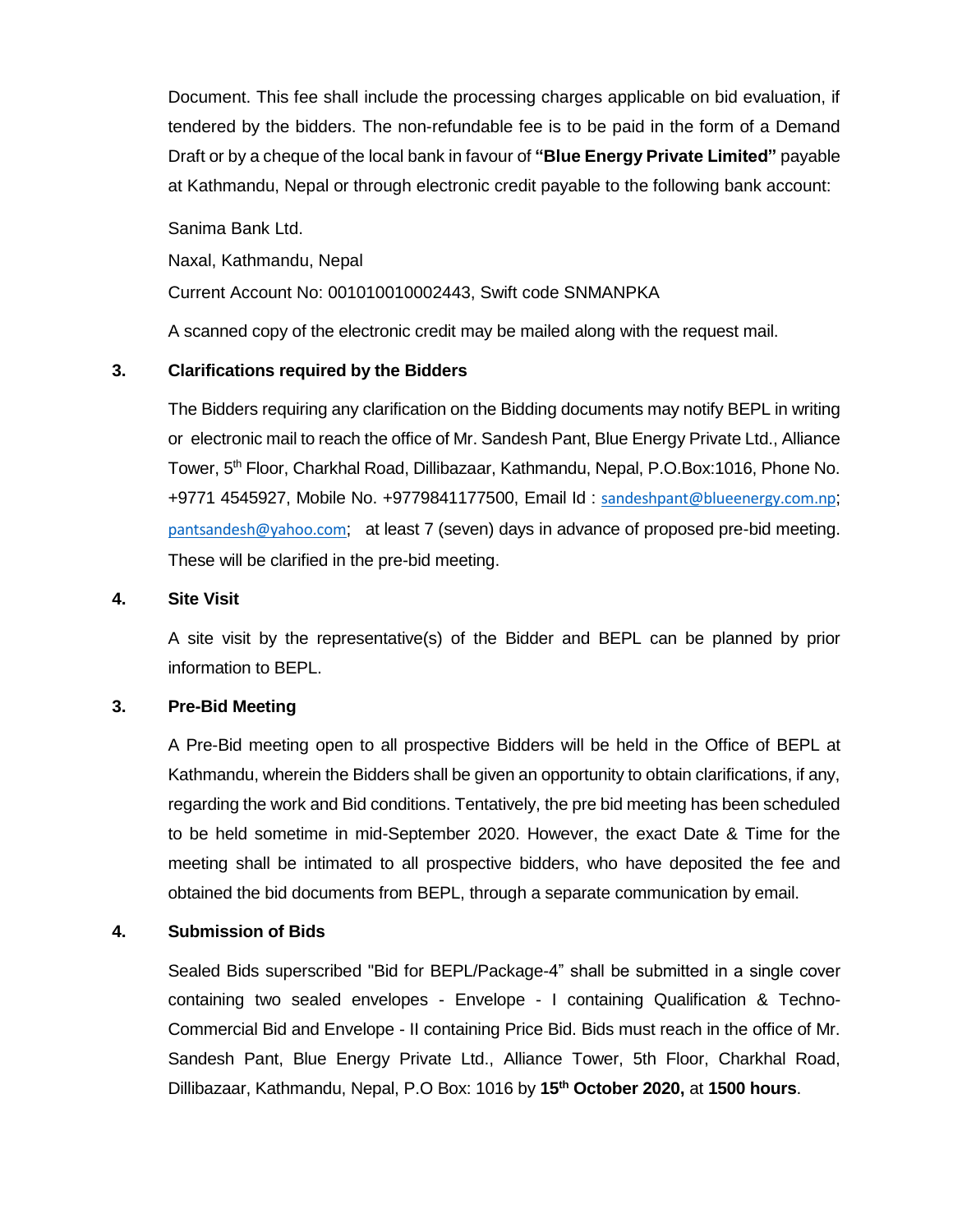If the due date of receipt of Bids as aforesaid is declared a holiday, Bids would be received upto 1500 Hrs. on the next working day. Bids received late may be rejected and Fax Bids & incomplete Bids will not be entertained.

## **5. Bid Security**

The Bid Security of NR 30 Million (or its equivalent in US\$) must accompany each Bid and a Bid not accompanied by the Bid Security shall be rejected as non-responsive.

## **6. Bid Validity Period**

Bid shall be valid for a period of 180 days from the due date of submission of Bids.

## **7. Whom to Contact**

For any further information on the Bid, the Bidders may contact the person named in Para 3. in his offices at the above given address or through electronic mail or telephonically.

**8.** BEPL shall have the right to reject all or any of the Bids and shall not be bound to accept the lowest or any other Bid or to give any reason for such decision.

Sd/-

For & on behalf of Blue Energy Private Limited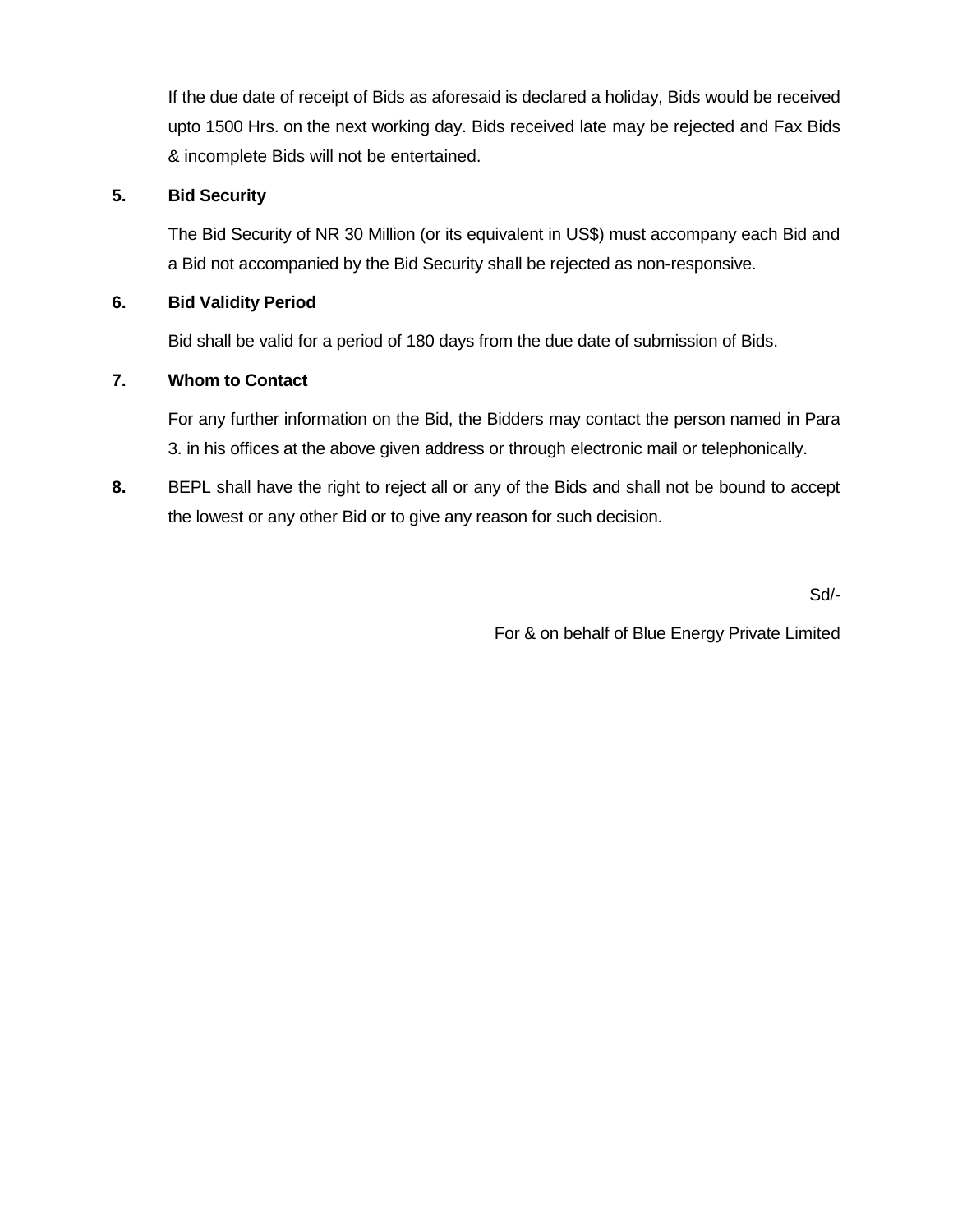# **ANNEX**

# **QUALIFICATION REQUIREMENTS OF BIDDERS**

## **1. QUALIFICATION CRITERIA**

- 1.1. The qualification will be subject to Bidder's fulfilment of the Qualification Criteria set and stipulated hereunder, substantiated by authentic and relevant information and details in the prescribed formats given in the Bid Document**.**
- 1.2. The Bidder should have proven experience, as specified in succeeding paras, in execution of contracts of similar type, magnitude and nature similar to the items listed under Para 1.3. Only such experienced and capable contractors shall apply for qualification.
- 1.3. The Qualification will be based on Bidder meeting criteria set forth hereunder as the minimum:

## **1.3.1. Technical Criteria:**

#### **(a) General Experience**

Operational experience as prime contractor or as lead partner in a joint venture of executing two Electro-Mechanical EPC contracts valuing to a sum total of at least **US\$ 30 million** in preceding ten (10) years.

## **(b) Specific Technical Experience**

Experience, either by the Bidder itself or by the proposed manufacturer(s) who have given authorization to the Bidder in designing, manufacturing, supply, installation, testing & commissioning of the following electromechanical items having ratings as below in the preceding 15 years:

## **(i) Horizontal Bulb Type Turbine-Generator Unit**

Minimum two examples of bulb type Turbine-generator units (Full Kaplan Version) with rated output of 20 MW or higher and runner diameter of the said turbines should not be less than 5.0m; out of which at least one project should be operational for a period of at least 3 years. The two examples shall be of different configuration.

## **(ii) Generator Step-Up (GSU) Transformers**

Minimum 4 nos. of three phase Generator Step Up transformers having rating of 40 MVA or higher and voltage level 220 kV or higher. The said transformers should be in operation at generating power station/stations.